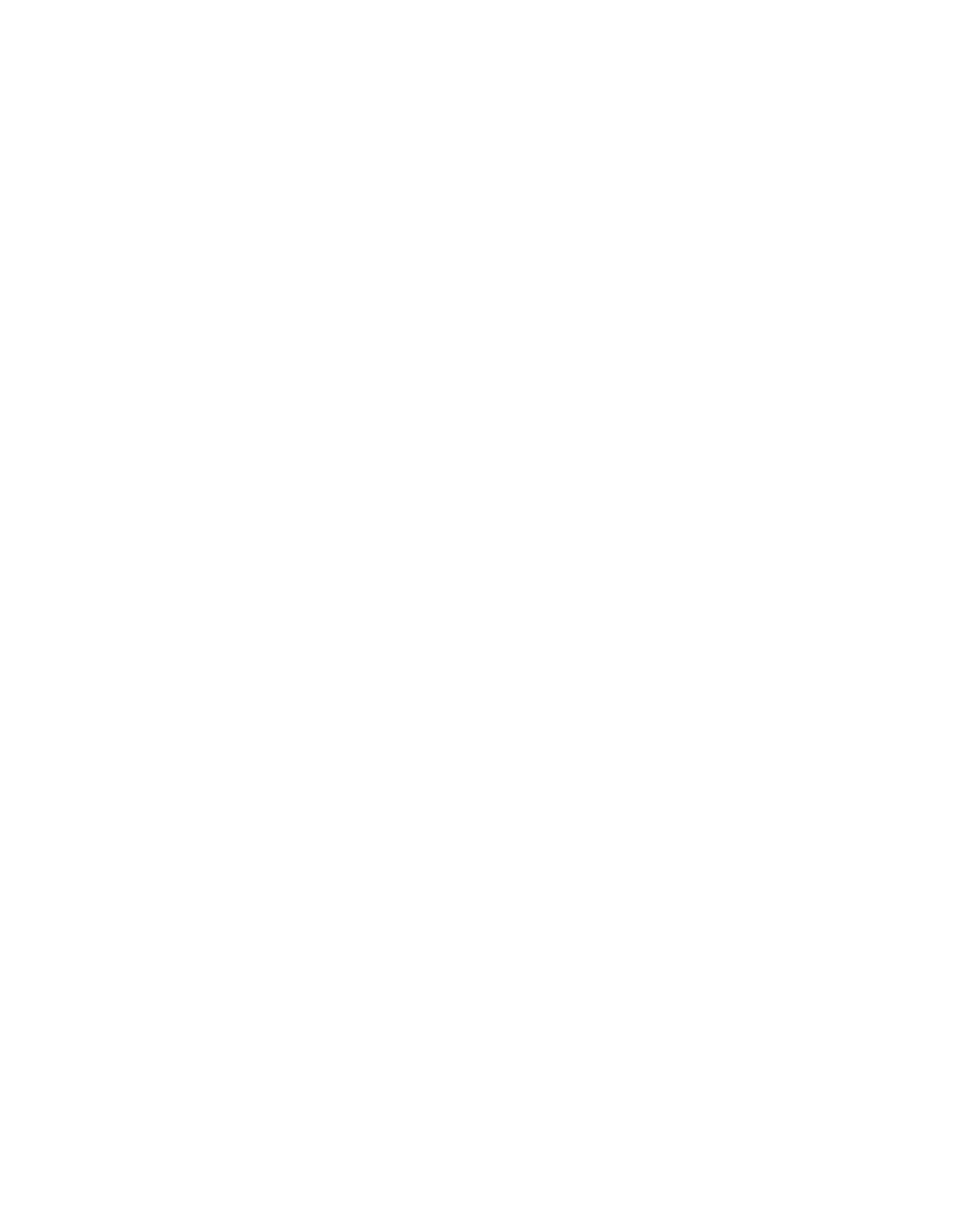11. If he is arrested or questioned by a law enforcement officer, he must notify the probation officer within 72 hours.

12. He must not own, possess, or have access to a firearm, ammunition, destructive device, or dangerous weapon (i.e., anything that was designed, or was modified for, the specific purpose of causing bodily injury or death to another person).

13. He must not act or make any agreement with a law enforcement agency to act as a confidential human source or informant without first getting the written permission of this Court.

14. If the probation officer determines that he poses a risk to another person (including an organization), the probation officer may require him to notify the person about the risk and he must comply with that instruction. The probation officer may contact the person and confirm that he has notified the person about the risk.

15. He must follow the instructions of the probation officer related to the conditions of supervision.

I find that the Special Conditions of Supervision listed below are reasonably related to the

factors enumerated in 18 U.S.C § 3553(a) and 18 U.S.C. § 3583(d) and do not constitute a

greater deprivation of liberty than reasonably necessary to accomplish the goals of sentencing.

Thus, Muhtorov is subject to them as well while on supervision.

1. If he is deported, he must not thereafter re-enter the United States illegally. If he re-enters the United States legally, he must report to the nearest U.S. Probation Office within 72 hours of his return.

2. He may not under any circumstance use, own, or operate any computer or similar device without written authorization by the probation officer, and he must allow the probation officer to install software/hardware designed to monitor computer activities on any computer he is authorized by the probation officer to use. The software may record any and all activity on the computer, including the capture of keystrokes, application information, internet use history, email correspondence, and chat conversations. A notice will be placed on the computer at the time of installation to warn others of the existence of the monitoring software on the computer. He must not attempt to remove, tamper with, reverse engineer, or in any way circumvent the software/hardware.

3. He must submit his person, property, house, residence, office, vehicle, papers, computers (as defined in 18 U.S.C. § 1030(e)(1)), or other electronic communications, data storage devices, or media to a search conducted by a United States probation officer. Failure to submit to a search may be grounds for revocation of release. He must warn any other occupants that the premises may be subject to searches pursuant to this condition. An officer may conduct a search pursuant to this condition only when reasonable suspicion exists that he has violated a condition of his